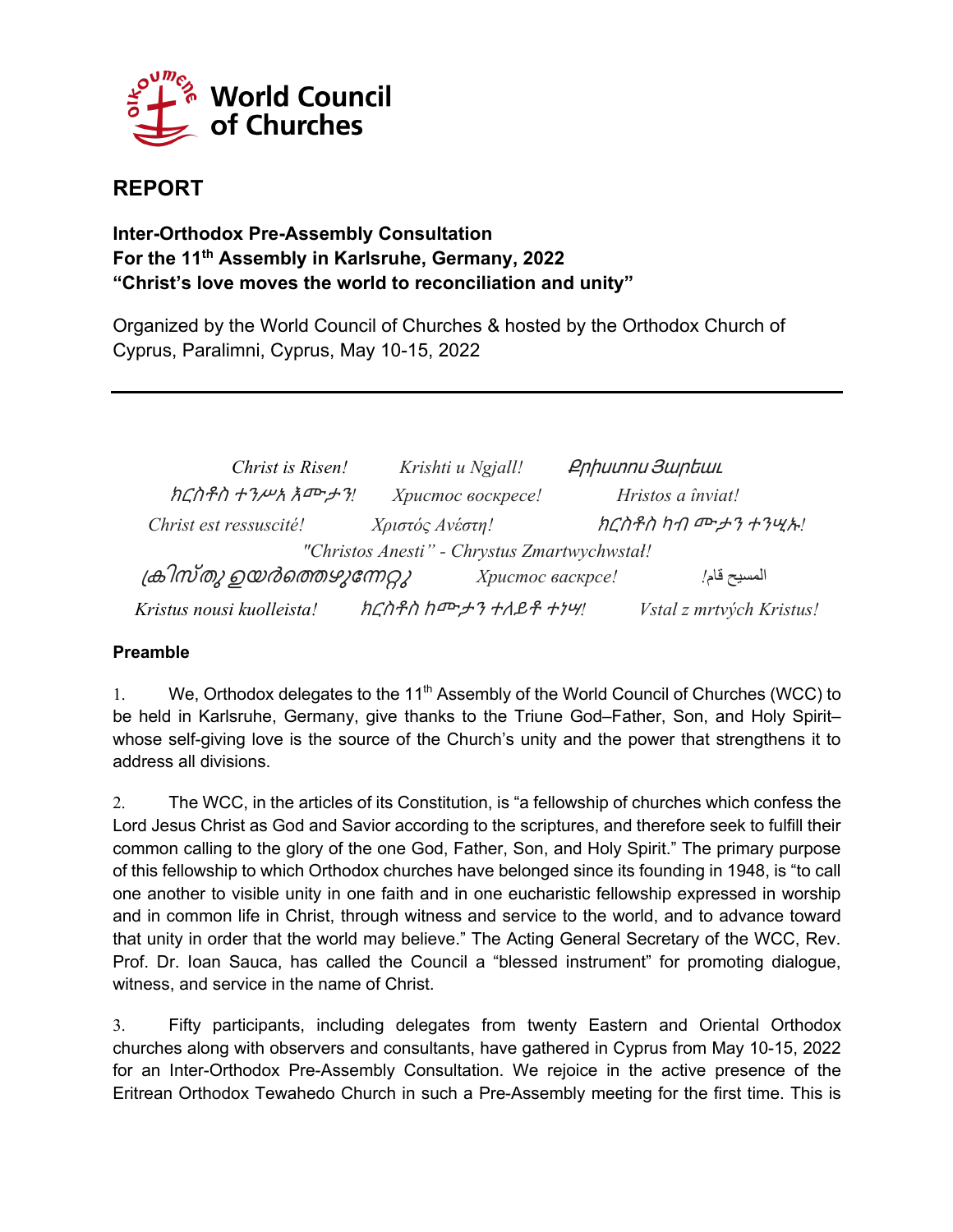the sixth time, starting in 1983, that representatives of Orthodox churches have met in advance of a WCC assembly in order to reflect on the assembly theme, to identify how Orthodox Christians can contribute to the assembly's agenda, and to prepare for informed discussions on issues of the day. This meeting, organized by the WCC, is additionally intended to enhance Orthodox participation in the life of the Council. We express our gratitude to H.E. Metropolitan Gennadios of Sassima for pursuing the vision of the late Rev. Ion Bria of Pre-Assembly meetings which include both Orthodox church families.

4. The theme of the WCC's 11<sup>th</sup> Assembly (August 31–September 8, 2022) is "Christ's love moves the world to reconciliation and unity," a theme drawn from St. Paul's second letter to the Corinthians (5:14). Consideration of the theme is, at heart, a matter of spiritual discernment, and, thus, we have set our days of study and discussion in a context of prayer. A summary of our discussions is set forth in the body of this report, but we note at the outset that this theme is surely timely. We gather at a moment when around the world the impact of the Covid-19 pandemic, violence, conflicts, wars, Occupation, racism, poverty, and ecological devastation imperil human existence, contrary to Christ's love that moves the world to reconciliation and unity!

5. The World Council of Churches is a significant forum for dialogue among Christian communities and churches that, while sharing a common confession of the Triune God, may have theological differences and genuine disagreements about issues of the day. In this context, we cannot imagine the expulsion of any member. We are thankful that the WCC has provided a setting for this consultation of Orthodox churches, Oriental and Eastern, and look forward to the Council's 11th Assembly where we will join with the wider ecumenical fellowship in prayer, study of scripture, and dialogue. With them, we are called to witness that Christ's love moves the world to reconciliation and unity! Being together as Orthodox families and with others in the fellowship of the WCC is itself a sign of God's life-giving grace.

6. We express our appreciation for the extraordinary hospitality of H.E. Metropolitan Vasilios of Constantia and Ammochostos, of the Orthodox Church of Cyprus, as well as the local municipal authorities of Paralimni, Sotira, Agia Napa, and Protaras. We were graciously welcomed by Cypriot presidential commissioner, Photis Photiou, who commended the Orthodox churches for coming together and the WCC for providing an "open platform" for dialogue. We were warmly greeted by H.B. Archbishop Chrysostomos II in Nicosia. During this meeting, which took place on May 12, the Feast of St. Epiphanius, His Beatitude underlined the importance of Orthodox preparing together for the 11<sup>th</sup> Assembly. The same day also marked the 15<sup>th</sup> anniversary of the enthronement of H.E. Vasilios and the restoration of the Diocese of Constantia and Ammochostos.

7. The island of Cyprus is an apostolic land of the apostles Paul, Barnabas, and Mark, and was the first European country to receive the Gospel. It is also today a vivid indication of the need for reconciliation and unity. In addition to British colonial presence, one-third of the island is occupied by the Turkish army, including two-thirds of the diocese in which we have met. Nearly two hundred thousand Christians have been forced to flee their homes, and churches, Christian monuments, and other Christian cultural heritage have been, and continue to be, destroyed in the occupied territory. As H.E. Metropolitan Vasilios has said, the intention of Orthodox Christians is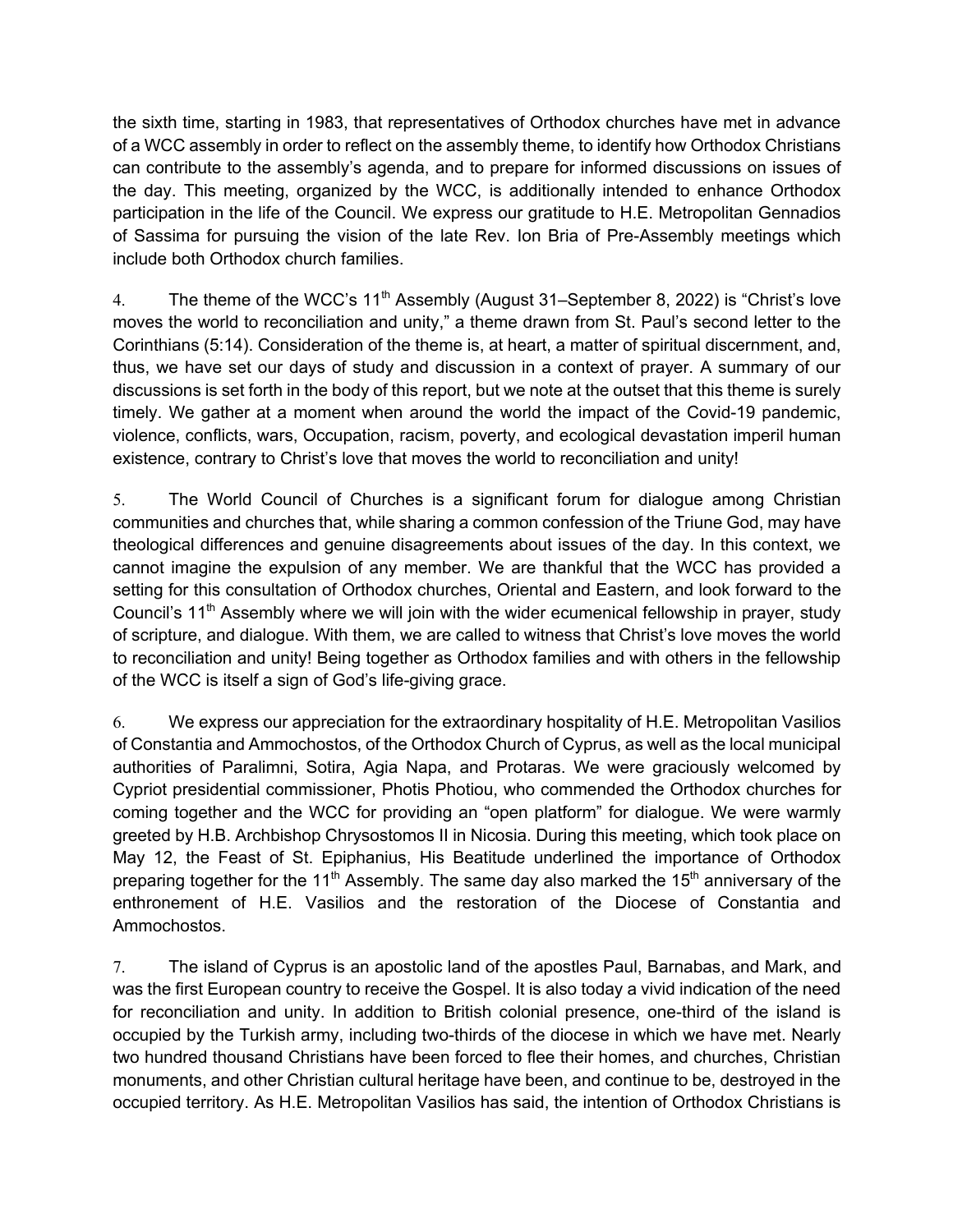not to further inflame relationships with Muslims or the people of Turkey, but to call on all churches to pray and work for the reunification of Cyprus, for an end to destruction and injustice on this island, and for the restoration of its churches.

8. One hopeful sign for us has been the combined presence of Eastern and Oriental Orthodox delegates at this pre-assembly consultation. During our sessions, we have been encouraged and informed by speakers from both traditions, Eastern and Oriental, and we look forward to further growth, led by the Holy Spirit, in this relationship.

9. Those gathered for this meeting are only part of the Orthodox delegates that will take part in the upcoming assembly. In Karlsruhe, there will be nearly two hundred delegates from Orthodox churches that are members of the WCC, one-quarter of all the delegates to the  $11<sup>th</sup>$  Assembly. There should be no doubt that the Orthodox voice is strong and valued in the life of the Council, demonstrating Christ's love in our relations with one another and with our sisters and brothers in other churches. The papers and discussions at this consultation have reminded us that Orthodox participation in the movement to restore unity with other followers of Christ in the One, Holy, Catholic, and Apostolic Church is not foreign to the nature and history of the Orthodox Church. It is with that conviction that we commend this report to our Orthodox churches and the other member churches of the WCC fellowship.

### **Theological Contribution to the Assembly Theme**

10. This is the first time that 'love' has been part of an Assembly theme. While that has commended the theme to many Christians, others have raised questions: Does the focus on Christ's 'love' ignore the fullness of the Trinity? Does it undercut the importance of interfaith relations? Should the theme have explicitly included 'justice' and/or 'creation'? What is the meaning of 'unity'? The presentations at our Consultation have shown that an Orthodox understanding of the theme can effectively address such questions, and thus, contribute to the whole Assembly.

11. God is love (1 John 4:16). The whole creation has come into being due to the superabundance of divine goodness and is being saved by the same superabundant divine love. The ontological abyss between God's divine nature and our human nature is overcome by the Word of God taking on flesh. It is Jesus Christ, through His giving of the self, who brings to us the all-abundant love of the Creator. The passion of Christ was not the price to be paid for human sins, nor the ransom to be given to Satan, but was the ultimate expression of God's love for all people.

12. The Holy Trinity, the *koinonia* of love, calls humans to be participants in the love that does not discriminate but unites, that embraces not only the beautiful but also the disfigured, not only the perfect but also the imperfect, not only the world of angels blessed by heavenly bliss but also the world of pain and the realm of death. This love is universal. God entreats us to abide in this love by keeping his commandments (John 15:10). These commandments are "You shall love the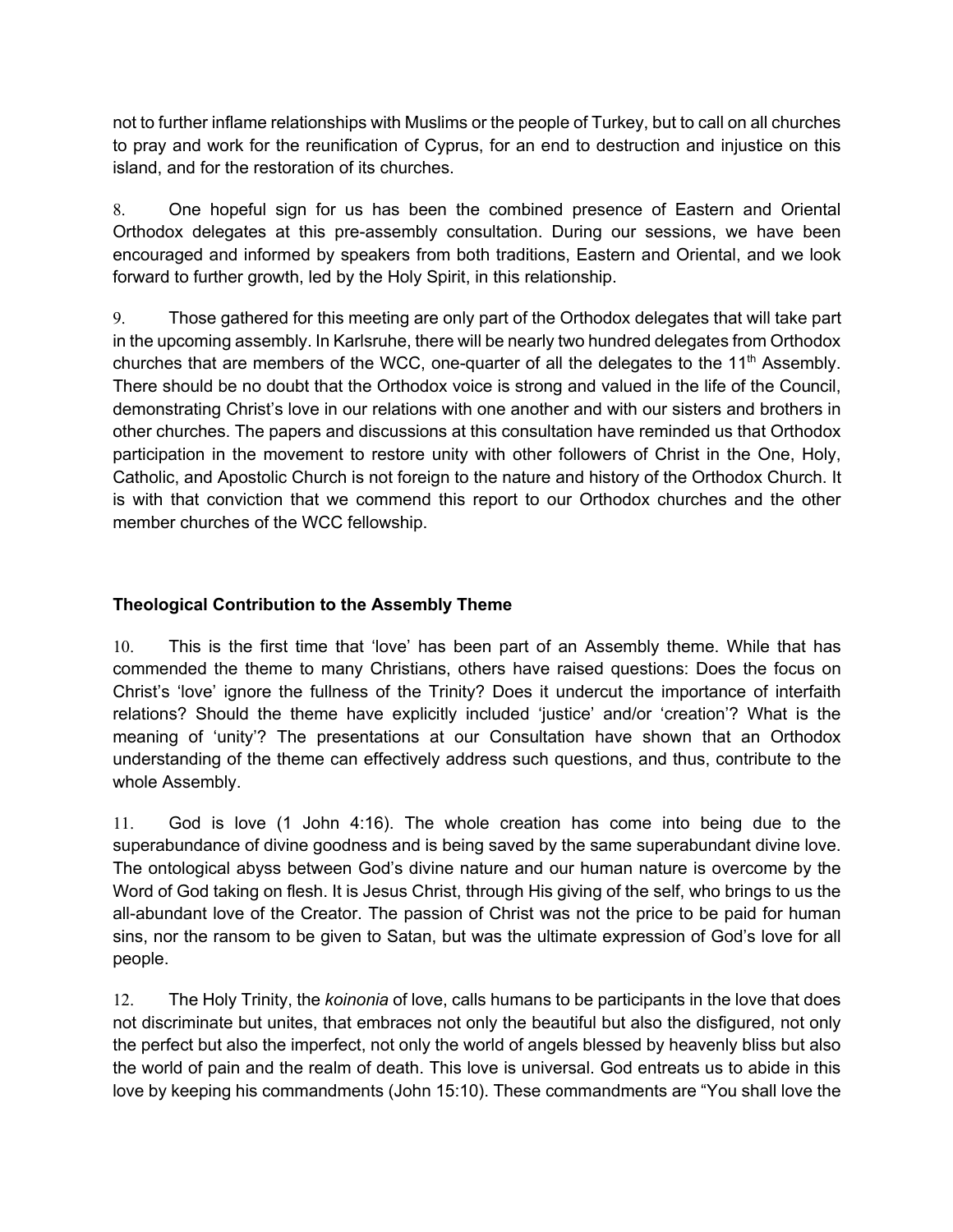Lord your God with all your heart, and with all your soul, and with all your mind...and love your neighbor as yourself" (Matthew 22:37-39).

13. The love referred to in these commandments does not signify a demand of a superior to his inferior but is a corroboration of the divine will, according to the commandment given to Adam in paradise. The commandments constitute a *modus vivendi,* which connotes the living of the faithful according to the truth and reflects divine goodness. They are 'light... and life' (Symeon the New Theologian), leading human beings to the light and the real life that is Christ Himself.

14. The transformation in Christ leads to the second great commandment: loving one's neighbor, whether they are agreeable or disagreeable to us, whether they are friends or enemies (Matthew 5:44). The love of this kind has nothing in common with all the causes of love known in our human experience. Its nature is not sentimental, due to an enthusiasm or a type of interest; it is not a creature of imagination, it is not a simple desire of the other, but, as the perfection of love, goes beyond all these, having a catholic character. It is addressed to all human beings no matter who or where they are.

15. Love, in Orthodox Christian perspective, is not merely tolerance, but is rooted in the very nature of God and is manifest in compassion, in taking on and identifying with the sufferings of the world through 'transforming discipleship'<sup>1</sup>. Love-as-sacrifice supersedes love-as-tolerance. Through the sacrificial love of God in Jesus Christ, we are taught (1 Thessalonians 4:9), and called to emulate, a deeper experience of self-emptying love that knows no bounds. This emptying of the self in love for the other is a clear virtue and Christian preoccupation. The impetus of this love is reconciliation.

16. Genuine Christian reconciliation requires a *metanoia*, a real transformation of unjust relationships by acknowledging and recognizing our faults and mistakes, and changing our minds and ways of life. Reconciliation is both the foundation of life as well as a ministry we are called to serve. Having then received Christ's reconciling love, we are sent as ambassadors of reconciliation. The Church is called to be a peacemaker (Matthew 5:9). The unity of the church as witness to reconciliation, is always to be identical with and connected to its service in and for the transformation of the world. This is preceded by acknowledging one's mistakes for lasting reconciliation. This transformation is not restricted to an exterior change of the human, but according to Orthodox Christian perspective, to the inner radical change that is offered through *metanoia.*

17. The achievement of the perfection of love presupposes the knowledge of God in as much as He reveals Himself to us. The internalization of this revealed knowledge is faith. Of course, faith is not merely an intellectual acceptance of the existence of God or even of the basic articles of faith but the absolute trust and self-giving of the faithful to God, as shown by Abraham and other saints, and most perfectly by the Theotokos, that permits the faithful to be known by God (1 Corinthians 8:1-3). It is "the assurance of things hoped for, the conviction of things not seen" (Hebrews 11:1). In this perspective, faith is a foundational virtue and the spiritual prerogative, as

<sup>&</sup>lt;sup>1</sup> Theme of the WCC World Mission Conference in Arusha (2018).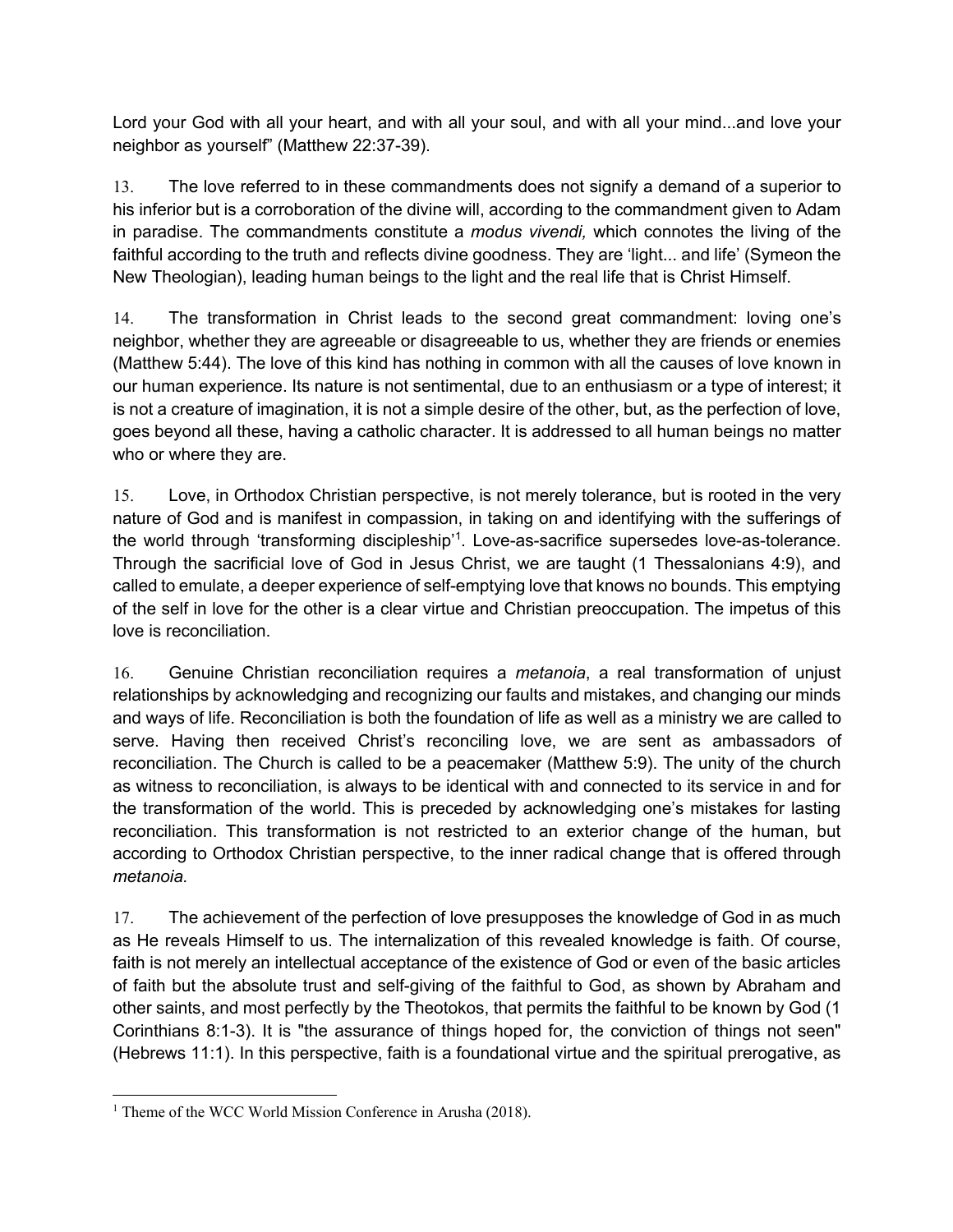without it there cannot be any spiritual building.

18. The building up of faith denotes the confession of faith in one spirit, because one is the Lord. After His resurrection from the dead and before his ascension to heaven, Jesus Christ instructed His disciples: "go therefore and make disciples of all nations, baptizing them in the name of the Father and of the Son and of the Holy Spirit and teaching them to observe all that I have commanded you." (Matthew 28:19) Jesus Christ, being the unifying principle for Christian faith, is the cornerstone on whom the spiritual construction is fit together, to whom we are assembled, becoming the temple of God in spirit. Thus, "we come to Him, the living stone… and like living stones we learn ourselves to be built into a spiritual house." (1 Peter 2:4)

19. In this organic unity, founded on the one common faith and experience activated by love, Christ is the cornerstone. He is the Head of his Body, the Church, and the One who blesses, through the sacrament of the Holy Eucharist, those who believe in Him. In this way, He makes all partakers of the one bread members of the same body with Himself and with each other. According to St. Epiphanius of Salamis<sup>2</sup>, to us, "this is the faith and this is the pride, and this is our mother; the Church that saves through faith, that is strengthened through hope and that is perfected through Christ's love, in the one confession, in the sacraments...this is the faith, this is the reality of our life, this is the truth, and again, this is the life and the hope and the assurance of immortality."

20. The ontological unity of humankind broken by sin is restored through the incarnation, passion, and sacrifice of Jesus, His suffering, death, and resurrection, for those who are born from Him of water and spirit (John 3:5). The arms of the Savior stretched out on the Cross embrace all ends of the world, uniting all people who rely on Him into "one man" whom the Savior places "in the bosom of one deity", that is, reuniting them with God and deifing them (St. Gregory the Theologian). Faith, hope, and love are interconnected. Each one of them depends on the other. Loving God results in loving the other. Love is often considered as the climax of spiritual progress which cannot exist unless it is founded in faith. (Galatians 5:6)

21. The deepest mystery of human dignity is not reached only by human intellect, but is mainly grasped through God's revelation, achieving its fulfillment in Christ's incarnation. In it is clarified that every human person has a great, unique and equal worth, and that the origin of this should be sought exclusively in the fact that humans have been created "according to the image and likeness of God", and this creation is the root of the inherent worth or dignity of each and every human person. As "an image of God", humans must act, live and create in a godlike manner; to become God's partner in creation. This type of conduct cannot be enjoyed apart from relationship with the Father, Son, and Holy Spirit, meaning, apart from God. Therefore, human freedom, a major characteristic of this godlike image, reflects not only an autonomous chooser, but also a responsible person with a sense of moral duty. This sense of moral duty, according to the Orthodox vision, should always be seen and fulfilled in the light of its eschatological dynamic.

22. The ascetic ethos of the Orthodox Church entails a manner of modesty in life and self-

<sup>2</sup> Epiphanius of Salamis, Panarion, De fide, 18-19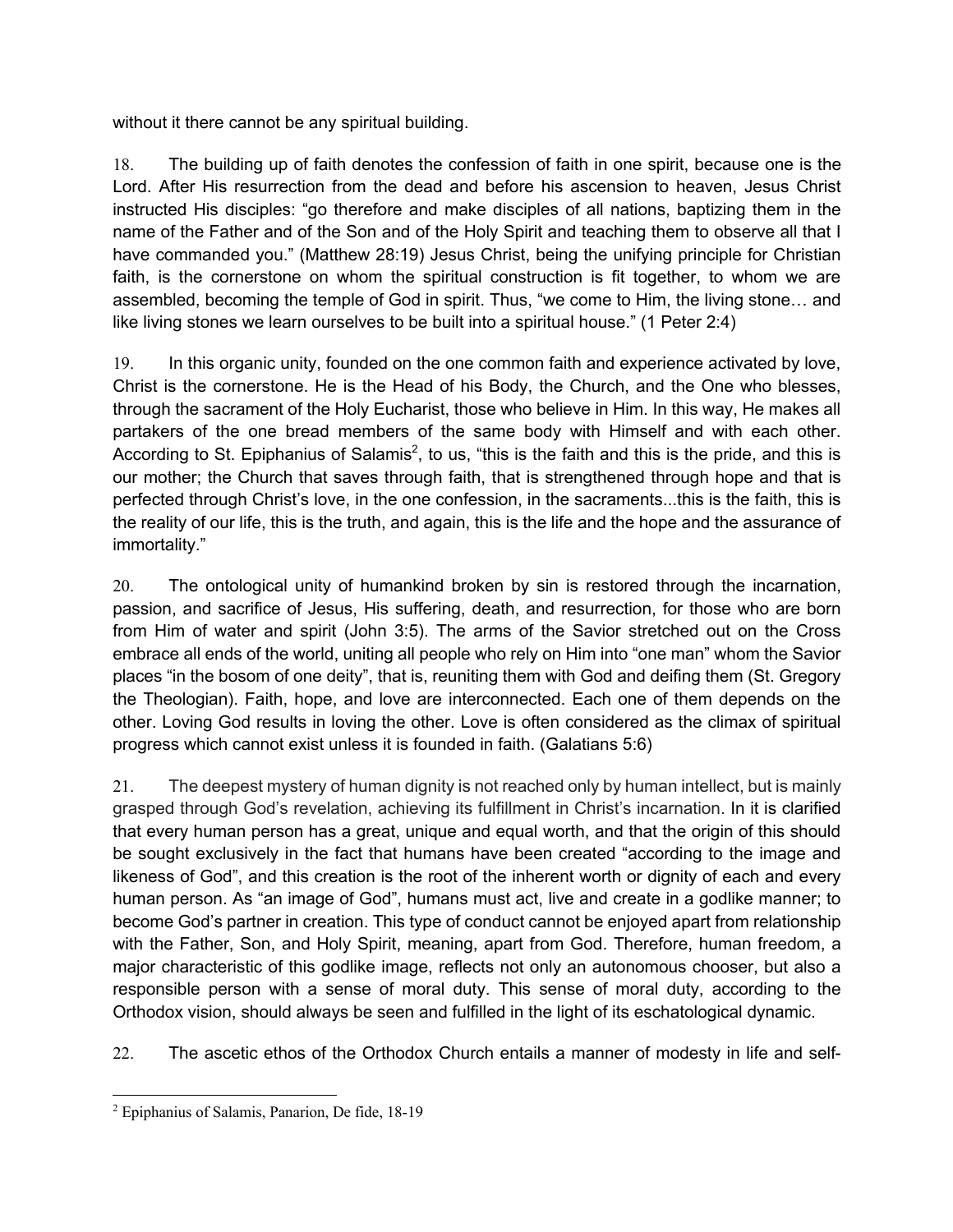restraint towards all the offered goods of the creation and the respect to all resources, being to our disposal for the benefit of our life. It reminds us that we are responsible for the creation as its guardians but not its creators.

# **The Cry of the World**

23. As Christians, we are greatly affected by the tragedies that have been unfolding before our eyes. Cries for help of millions of our brothers and sisters in various parts of the world must not remain the voice heard "wailing and in loud lamentation" like Rachel "weeping for her children, refusing to be consoled as they are no more" (Matthew 2:18) As Orthodox churches -- which identify both their history and their present with the mystery of the Cross, the suffering and resurrection of the Lord -- we are deeply concerned with the conflicts, human rights violations, the worsening refugee crisis, the systematic destruction of Christian cultural heritage, terrorist actions, and persecutions and uprooting of Christians taking place in different parts of the world. We are particularly concerned about, and lift up in prayer, the situation in Ukraine, Armenia, Cyprus, Syria, Palestine, Iraq, and the Middle East and Africa, and other places in the world. We also sorrowfully remember the yet unresolved situation of the kidnapped Archbishop Paul Yazigi of the Greek Orthodox Patriarchate of Antioch, Syriac Orthodox Archbishop Yohanna Ibrahim, and other abducted clergy and lay people. "Never again": "we do not forget" the consequences of degradation and dehumanization which has resulted in untold pain, suffering, and sorrow for generations.

24. During our deliberations, there was an expression of grave concern over the armed conflict in Ukraine that has already claimed many people's lives. The participants in the meeting have been unanimous in condemning the wars and call upon all the parties involved in the conflicts to do everything within their power for the urgent establishment of peace and for ensuring safety in Ukraine, Russia, Europe, and the whole world. We also condemn systematic campaigns of disinformation that promote divisions and hatred. In this time of great hardships, we are called to lift up fervent prayers to Christ the Savior so that hatred may not take hold of human souls and hearts, but, instead, love and fraternal communion may return to the brotherly peoples in anguish.

25. We should not allow our hearts and minds to be governed by all passions and old imperfections and expressions of our fallen human nature, which drives us to sin and distance from God and our neighbor. We believe that conflicts must be solved only through peaceful means and dialogue, and not through military action. We call and pray for the immediate cessation of violence in these areas, as in all places where conflict is occurring, and for the universal observance of self-determination and good governance. Christ's love moves us to work and pray for reconciliation and unity, to express God's will for peace.

26. At this meeting, we also discussed such documents as: 'Conversations on the Pilgrim Way – Invitation to Journey Together on Matters of Human Sexuality' (received by the Central Committee in February 2022), informing our participation in the WCC. We recall what has been stated in the 2002 Report of the Special Commission on Orthodox Participation in the WCC, in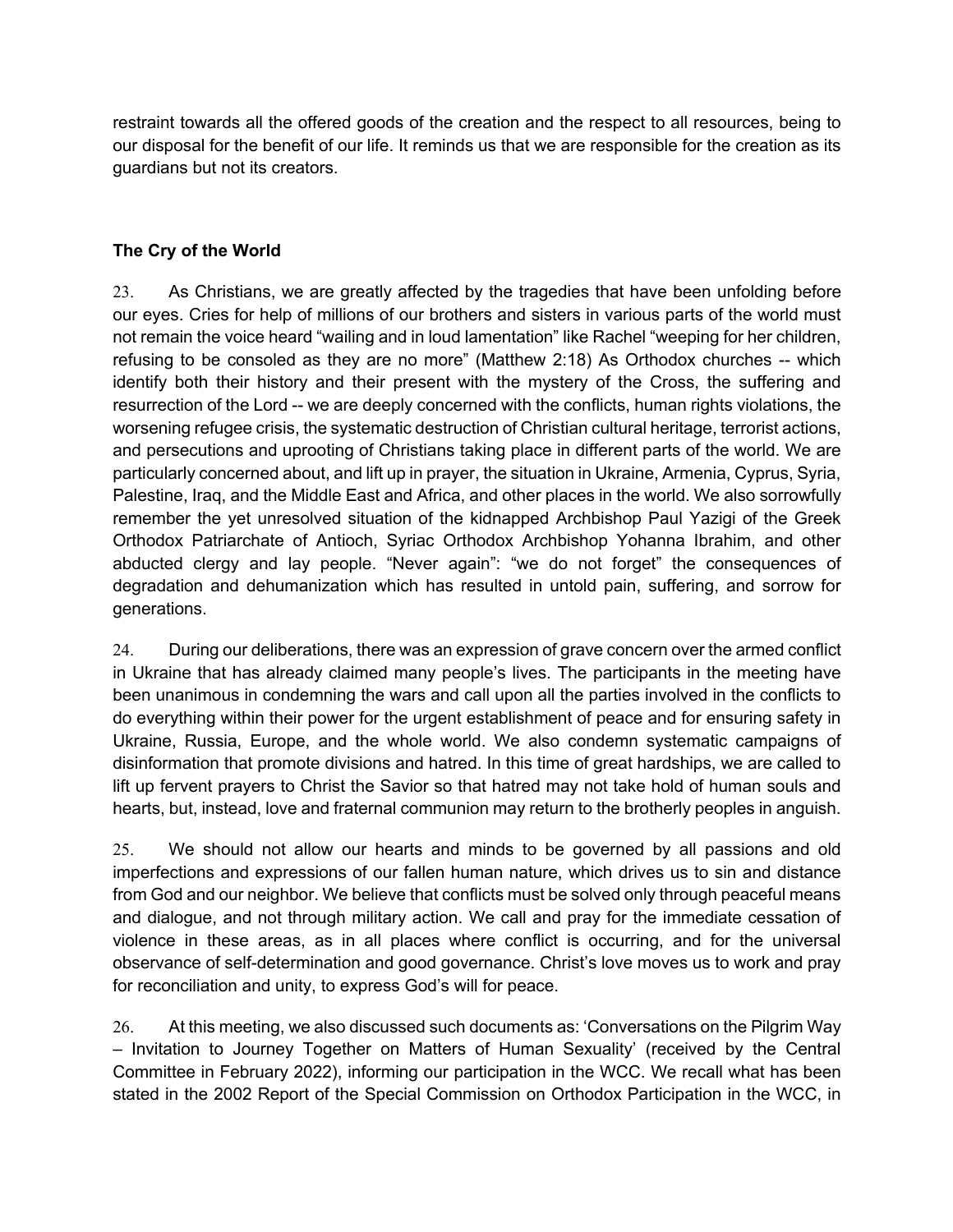order to strengthen the ecumenical memory on special social and ethical issues: "The Council cannot speak for, nor require the churches to adopt particular positions. It can, however, continue to provide opportunities for all churches to consult one another, and, wherever possible, for them to speak together. By the same token, member churches should understand that not all matters discussed within their fora can be imposed on the WCC agenda. Skill and sensitivity are needed on all sides to perceive which matters should remain within the counsels of particular churches and which can be profitably discussed together."

27. We are called to bear witness to the Tradition of the Church of the first centuries, which is faithfully preserved and lived in the Orthodox churches. The state of ethics and morality in the present-day society urges us to raise our voice in defense of the traditional values of family and marriage and in defense of human life, from the moment of conception until natural death. We must not be apathetic towards moral relativism and degradation. It is only the clear example of faithfulness to the commandments of God and a firm word that can produce results in order to "by all means save some" (1 Corinthians 9:22).

28. The Covid-19 pandemic, which continues to rage on in many parts of the world at the time of this meeting, has wrought misery and death. The pandemic has reminded us of our inherent fragility. It has exposed great inequalities within and between nations: the unequal distribution of Covid-related health care and aid has prolonged the pandemic in the Global South, leading to health and economic crises that have pushed millions of people into further vulnerability and poverty. The pandemic must be understood as a consequence of humankind's exploitative relationship with the rest of creation, an entitlement that is arrogant and neglects the ethos of *metanoia*.

29. Christ's love reaches not only to the human realm but to all creation, calling Christ's followers to responsible care for the creation. This is why the devastating impacts of climate change and potentially irreversible destruction of life on land and under water is an urgent priority for the Orthodox people. Paul's words – "We know that the whole creation has been groaning as in the pains of childbirth right up to the present time" (Romans 8:22) – take on new meaning for us in this era. Our Christian vocation means we should seek to rectify our wrongs against creation and aid in its full restoration.

 $30.$  We also received with appreciation the Report<sup>3</sup> of the Eastern Orthodox and Oriental Orthodox Women's Consultation which was held from October 3-7, 2019 by the invitation of the WCC and with the gracious hospitality of H.B. Anastasios of Tirana, Durres, and all Albania. 18 women, of which 6 are now present here, convened to reflect on the theme 'Pilgrimage of Justice and Peace: The Journey of Eastern Orthodox and Oriental Orthodox Women Today', and endeavored together to strengthen fellowship, witness together, and encourage spirituality. The meeting served as a platform to celebrate and learn from the innovative work and diaconal ministries of women in their unequivocal love for the stranger, the compassion and care of the refugee, the counseling and healing of the traumatized – all for the glory of God.

<sup>&</sup>lt;sup>3</sup> The full Report of the meeting of Eastern Orthodox and Oriental Orthodox Women's Consultation held in Albania in 2019 on the theme 'Pilgrimage of Justice and Peace: The Journey of Eastern Orthodox and Oriental Orthodox Women Today' can be found in the Appendix.